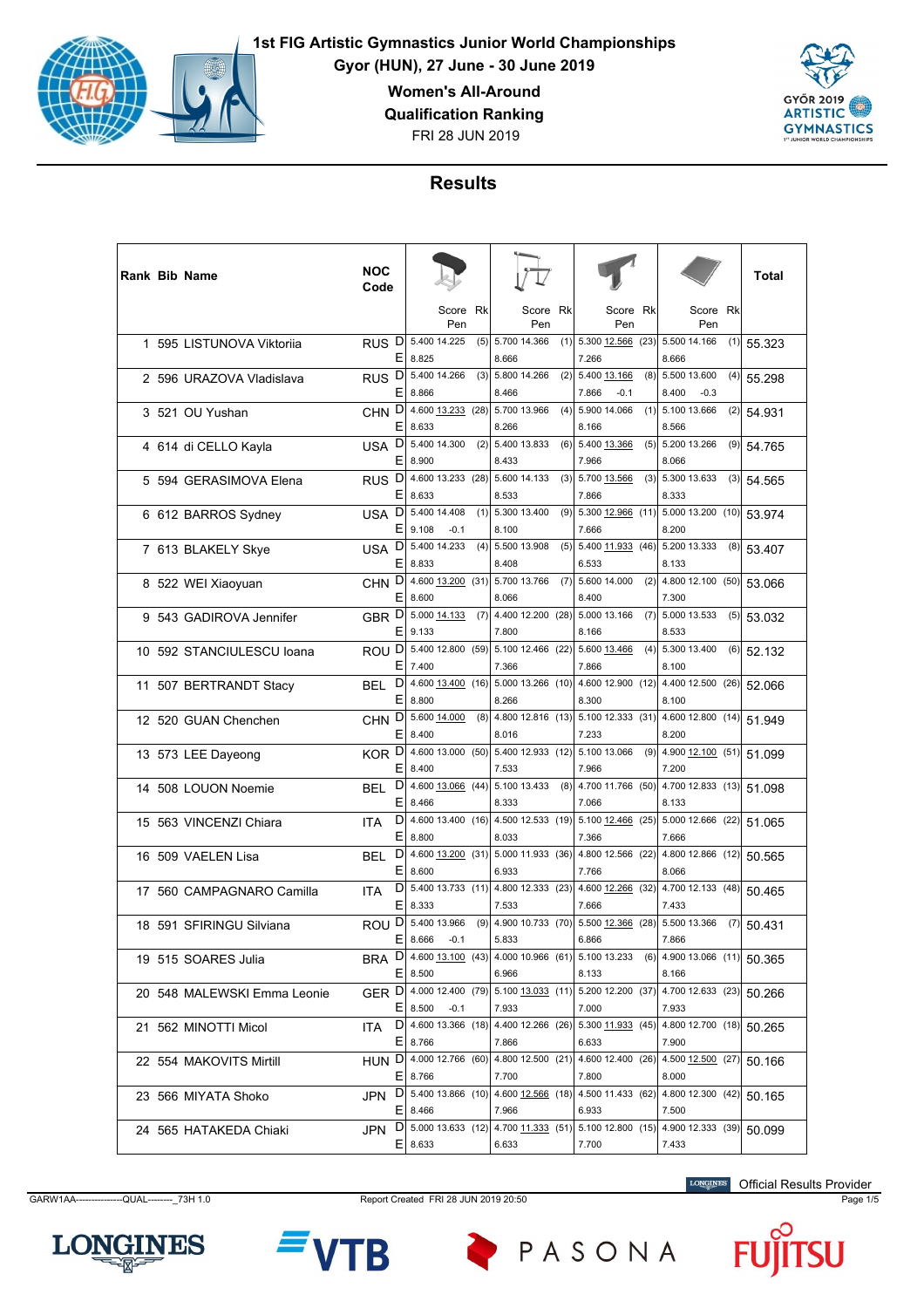

**Gyor (HUN), 27 June - 30 June 2019**

**Women's All-Around**

**Qualification Ranking**

FRI 28 JUN 2019



# **Results**

|  | <b>Rank Bib Name</b>     | <b>NOC</b><br>Code    |                                                                                              |                                                                    |      |                                                                |      |                                              | Total  |
|--|--------------------------|-----------------------|----------------------------------------------------------------------------------------------|--------------------------------------------------------------------|------|----------------------------------------------------------------|------|----------------------------------------------|--------|
|  |                          |                       | Score Rk<br>Pen                                                                              | Score Rk<br>Pen                                                    |      | Score<br>Pen                                                   | Rk   | Score Rk<br>Pen                              |        |
|  | 25 513 BEZERRA Christal  | D<br><b>BRA</b><br>Е  | 4.600 13.200 (31)<br>8.600                                                                   | 6.733                                                              |      | 5.100 11.833 (39) 4.800 12.333 (29)<br>7.533                   |      | 4.500 12.700 (16)<br>8.200                   | 50.066 |
|  | 26 545 LEAT Alia Neve    | GBR <sub>D</sub><br>Ε | 4.600 13.333 (22)<br>8.733                                                                   | 7.466                                                              |      | 4.000 11.466 (48) 5.300 12.766 (17)<br>7.466                   |      | 4.600 12.500 (28)<br>7.900                   | 50.065 |
|  | 27 518 LEE Cassandra     | CAN D<br>Ε            | 4.600 12.766 (64)<br>8.166                                                                   | 4.100 12.033 (33)<br>7.933                                         |      | 7.833                                                          |      | 5.000 12.833 (14) 4.600 12.433 (34)<br>7.833 | 50.065 |
|  | 28 519 RAPOSO Clara      | D<br><b>CAN</b><br>Е  | 4.60013.133(41)<br>8.533                                                                     | 7.733                                                              |      | 3.800 11.533 (44) 4.900 12.666 (18) 4.600 12.666 (19)<br>7.766 |      | 8.066                                        | 49.998 |
|  | 29 514 LIMA Ana Luiza    | D<br><b>BRA</b><br>E  | 4.600 13.200 (31)<br>8.600                                                                   | 7.866                                                              |      | 4.800 12.666 (17) 5.000 12.266 (33) 5.100 11.833 (71)<br>7.266 |      | 6.733                                        | 49.965 |
|  | 30 549 QUAAS Lea Marie   | GER D<br>Ε            | 4.600 13.066 (44)<br>8.466                                                                   | 4.400 12.200 (28)<br>7.800                                         |      | 8.233                                                          |      | 4.600 12.833 (13) 4.300 11.766 (74)<br>7.466 | 49.865 |
|  | 31 547 HAASE Jasmin      | GER D<br>Е            | 4.600 13.200 (31)<br>8.600                                                                   | 8.166                                                              |      | 4.600 12.766 (15) 4.600 11.400 (65) 4.500 12.433 (33)<br>6.800 |      | 7.933                                        | 49.799 |
|  | 32 603 WILLIAMS Jennifer | SWE D                 | 4.000 12.466 (74)                                                                            |                                                                    |      | 4.100 12.200 (27) 4.900 12.766 (16)                            |      | 4.400 12.300 (41)                            | 49.732 |
|  | 33 544 GADIROVA Jessica  | Ε<br>GBR <sub>D</sub> | 8.466<br>4.600 13.516 (14)                                                                   | 8.100                                                              |      | 7.866<br>4.200 12.300 (25) 4.700 11.700 (52)                   |      | 7.900<br>4.800 12.200 (45)                   | 49.716 |
|  | 34 590 DUTA Antonia      | Ε<br>ROU <sup>D</sup> | 8.916                                                                                        | 8.100<br>4.600 11.866 (100) 4.700 12.766 (16) 5.100 12.200 (34)    |      | 7.000                                                          |      | 7.400<br>4.800 12.800 (15)                   | 49.632 |
|  | 35 503 ODESSA Tiana      | Е<br>AUS <sub>D</sub> | 7.266<br>4.600 13.266 (25)                                                                   | 8.066<br>$5.100$ 12.200 (30)                                       |      | 7.200<br>$-0.1$<br>4.900 11.533 (58)                           |      | 8.000<br>4.700 12.600 (24)                   | 49.599 |
|  | 36 611 MURZHAK Daria     | E<br>UKR D            | 8.666<br>4.200 12.700 (65)                                                                   | 7.100<br>5.300 12.533 (20)                                         |      | 6.733<br>$-0.1$<br>5.100 12.200                                | (36) | 8.000<br>$-0.1$<br>4.700 12.000 (62)         | 49.433 |
|  | 37 552 TSIORI Magdalini  | Ε<br>GRE D            | 8.500<br>4.600 13.333 (21)                                                                   | 7.233                                                              |      | 7.100<br>5.100 11.633 (41) 4.600 12.000 (41) 4.700 12.466 (31) |      | 7.300                                        | 49.432 |
|  | 38 574 SHIN Solyi        | Е<br>KOR <sup>D</sup> | 8.833<br>$-0.1$<br>4.600 13.200 (31)                                                         | 6.533                                                              |      | 7.400<br>5.300 12.800 (14) 4.900 11.233 (69)                   |      | 7.766<br>4.700 12.066 (54)                   | 49.299 |
|  | 39 540 EUGENE Maewenn    | Ε<br>D<br><b>FRA</b>  | 8.600<br>4.800 13.366 (19)                                                                   | 7.500                                                              |      | 6.333<br>5.000 11.200 (57) 4.900 12.033 (39)                   |      | 7.366<br>4.600 12.666 (19)                   | 49.265 |
|  | 40 505 TRISIC Chloe      | Ε<br>D<br><b>AUS</b>  | 8.566<br>4.000 12.466 (74)                                                                   | 6.200                                                              |      | 7.133<br>4.300 11.866 (37) 4.600 12.500 (24)                   |      | 8.066<br>4.700 12.433 (35)                   | 49.265 |
|  | 41 539 BOURA Tais        | Е<br>D<br><b>FRA</b>  | 8.466<br>4.600 13.200 (31)                                                                   | 7.566                                                              |      | 7.900<br>3.400 10.266 (77) 5.000 12.966 (10)                   |      | 7.733<br>4.600 12.700 (17)                   | 49.132 |
|  | 42 617 MIROSHNICHENKO A  | E<br>D                | 8.600<br>4.400 13.000 (49)                                                                   | 7.866<br>$-1.0$<br>3.900 11.100                                    | (58) | 7.966                                                          |      | 8.100<br>4.900 12.333 (30) 4.600 12.500 (28) |        |
|  |                          | UZB<br>Ε              | 8.600                                                                                        | 7.200                                                              |      | 7.433                                                          |      | 7.900                                        | 48.933 |
|  | 43 616 ARIPOVA Dildora   |                       | UZB D 4.400 12.766 (62) 4.600 11.933 (35) 4.700 11.500 (60) 4.800 12.666 (21)<br>$E$ 8.366   | 7.333                                                              |      | 6.800                                                          |      | 7.866                                        | 48.865 |
|  | 44 610 MOTAK Anastasija  | Е                     | UKR D 5.400 14.141<br>8.741                                                                  | (6) 4.800 10.733 (69) 5.300 11.566 (57) 5.100 12.366 (38)<br>5.933 |      | 6.366<br>$-0.1$                                                |      | 7.266                                        | 48.806 |
|  | 45 527 RASMUSSEN Camille | DEN <sub>D</sub>      | 4.600 13.166 (38)<br>$E$   8.566                                                             | 7.266                                                              |      | 4.200 11.466 (49) 4.500 12.000 (40)<br>7.500                   |      | 4.300 12.033 (56)<br>7.733                   | 48.665 |
|  | 46 534 PUJADAS Berta     |                       | ESP D 4.600 13.133 (41) 4.600 11.700 (40) 4.700 11.700 (52) 4.300 11.866 (66)<br>$E$   8.533 | 7.100                                                              |      | 7.000                                                          |      | 7.566                                        | 48.399 |
|  | 47 502 SAUCEDO Rocio     |                       | ARG D 4.600 13.233 (28) 4.500 11.608 (42) 4.600 11.100 (71) 4.500 12.266 (43)<br>$E$   8.633 | 7.108                                                              |      | 6.500                                                          |      | 7.766                                        | 48.207 |
|  | 48 568 WATANABE Hazuki   | JPN D                 | 4.800 13.366 (19)<br>$E$ 8.566                                                               | 5.133                                                              |      | 4.600 9.733 (83) 5.100 12.633 (21)<br>7.533                    |      | 5.000 12.466 (32)<br>7.466                   | 48.198 |

GARW1AA---------------QUAL--------\_73H 1.0 Report Created FRI 28 JUN 2019 20:50 Page 2/5

Official Results Provider





PASONA

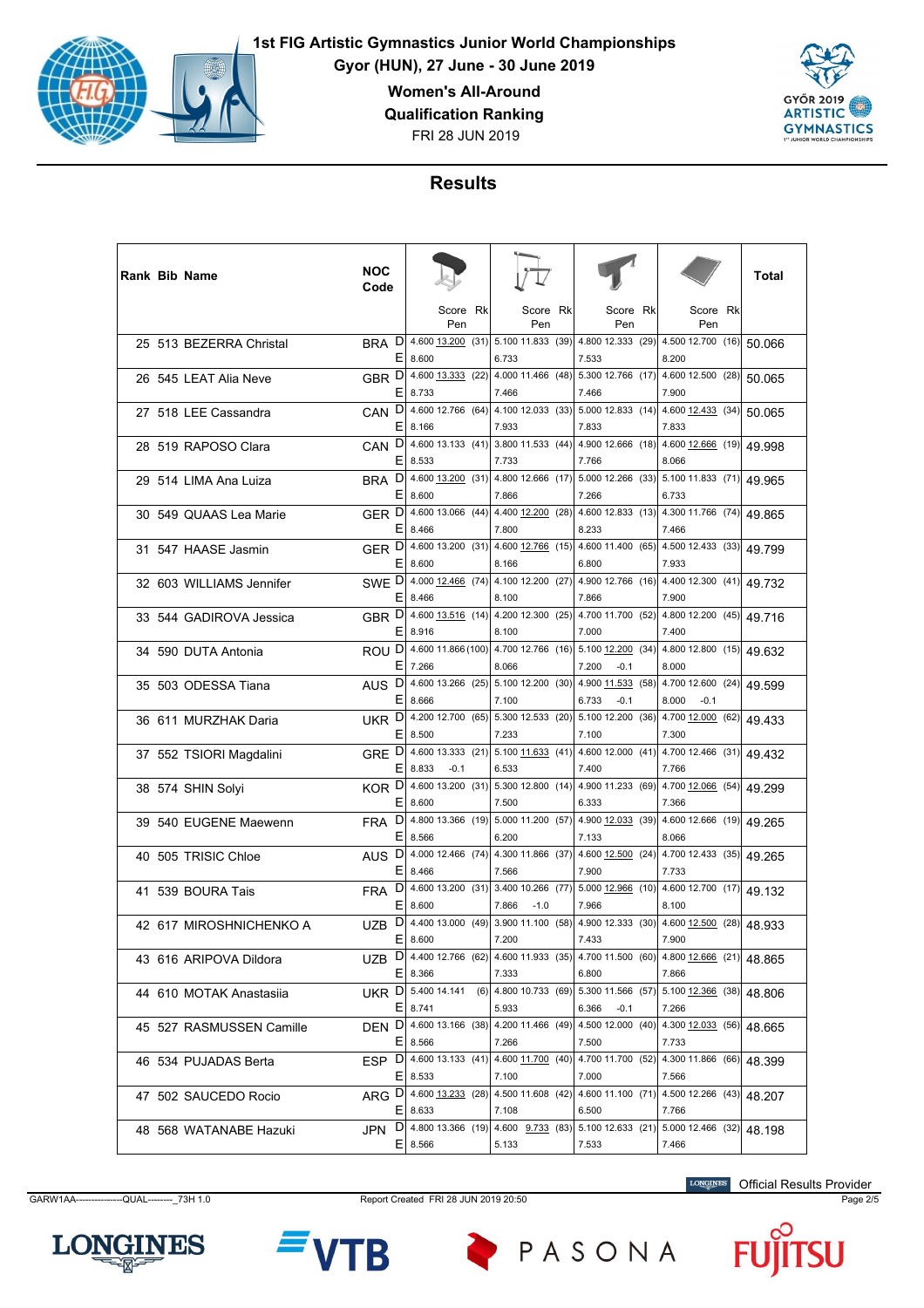

**Gyor (HUN), 27 June - 30 June 2019**

**Women's All-Around**

**Qualification Ranking**

FRI 28 JUN 2019



# **Results**

|  | <b>Rank Bib Name</b>       | NOC<br>Code      |        |                                            |      |                                                                |  |                            |      |                                                                |  |        |
|--|----------------------------|------------------|--------|--------------------------------------------|------|----------------------------------------------------------------|--|----------------------------|------|----------------------------------------------------------------|--|--------|
|  |                            |                  |        | Score Rk<br>Pen                            |      | Score Rk<br>Pen                                                |  | Score Rk<br>Pen            |      | Score Rk<br>Pen                                                |  |        |
|  | 49 537 KUUSIKKO Maisa      | <b>FIN</b>       | D<br>E | 5.000 13.466 (15)<br>8.566<br>$-0.1$       |      | 4.900 12.066 (32) 4.600 11.800 (48)<br>7.166                   |  | 7.200                      |      | 4.700 10.833 (97)<br>6.133                                     |  | 48.165 |
|  | 50 607 TARHAN Bilge        | <b>TUR</b>       | D<br>Е | 4.600 13.166 (38)<br>8.566                 |      | 3.600 10.833 (64) 4.900 12.633 (20)<br>7.233                   |  | 7.733                      |      | 4.800 11.500 (85)<br>6.800<br>$-0.1$                           |  | 48.132 |
|  | 51 582 MADSOE Julie        | NOR D            |        | 4.200 12.666 (67)                          |      | 3.600 11.500 (45) 4.200 11.933 (43)                            |  |                            |      | 4.400 12.000 (60)                                              |  | 48.099 |
|  | 52 609 HUBAREVA Yelyzaveta | UKR D            | Ε      | 8.466<br>4.600 13.033 (47)                 |      | 7.900<br>5.300 10.766 (68) 4.900 12.666 (18) 4.600 11.600 (83) |  | 7.733                      |      | 7.600                                                          |  | 48.065 |
|  | 53 557 SZUJO Hanna         | HUN D            | E      | 8.433<br>4.200 13.033 (46)                 |      | 5.466<br>4.400 11.033 (60)                                     |  | 7.766<br>4.700 11.600 (55) |      | 7.000<br>4.500 12.266 (43)                                     |  | 47.932 |
|  | 54 608 YURTDAS Dilara      | TUR <sup>D</sup> | Е      | 8.833<br>4.200 12.800 (57)                 |      | 6.633<br>4.700 11.566 (43)                                     |  | 6.900<br>4.700 11.000 (77) |      | 7.766<br>4.700 12.533 (25)                                     |  | 47.899 |
|  | 55 583 HERON Hillary       | <b>PAN</b>       | Ε<br>D | 8.600<br>$5.000$ $13.633$ (12)             |      | 6.866<br>4.200 11.200 (56) 4.200 11.566 (56) 4.000 11.400 (88) |  | 6.300                      |      | 7.833                                                          |  | 47.799 |
|  | 56 541 FAURE Alison        | <b>FRA</b>       | Е<br>D | 8.633<br>4.200 12.800 (57)                 |      | 7.000<br>3.900 10.766 (66) 4.000 11.800 (47)                   |  | 7.366                      |      | 7.400<br>4.300 12.366 (37)                                     |  | 47.732 |
|  | 57 504 STEWART Lucy        | <b>AUS</b>       | Е<br>D | 8.600<br>3.500 12.100 (86)                 |      | 7.866<br>$-1.0$<br>3.500 11.233 (55)                           |  | 7.800<br>4.300 12.366 (27) |      | 8.066<br>4.200 12.033 (55)                                     |  | 47.732 |
|  |                            |                  | Ε<br>D | 8.600<br>4.600 13.166 (38)                 |      | 7.733<br>3.700 10.333 (76) 4.500 12.066 (38) 4.400 11.866 (67) |  | 8.066                      |      | 7.833                                                          |  |        |
|  | 58 586 PYZIO Dagmara       | <b>POL</b>       | E      | 8.566                                      |      | 6.633                                                          |  | 7.566<br>4.600 11.500      |      | 7.466                                                          |  | 47.431 |
|  | 59 577 MIRANDA Marisa      | MEX <sub>D</sub> | Е      | 3.500 12.100 (86)<br>8.600                 |      | 4.500 11.300 (52)<br>6.800                                     |  | 7.000<br>$-0.1$            | (59) | 4.700 12.433 (35)<br>7.733                                     |  | 47.333 |
|  | 60 584 NAVAS Karla         | <b>PAN</b>       | D<br>Ε | 4.600 12.966 (52)<br>8.366                 |      | 4.400 10.933 (62)<br>6.533                                     |  | 4.000 11.466 (61)<br>7.466 |      | 4.100 11.866 (65)<br>7.766                                     |  | 47.231 |
|  | 61 528 PEREA Alais         | ECU              | D<br>Е | 4.600 12.700 (66)<br>8.400<br>$-0.3$       |      | 6.666                                                          |  | 7.133                      |      | 4.100 10.766 (67) 4.600 11.733 (51) 4.300 11.966 (64)<br>7.666 |  | 47.165 |
|  | 62 532 NAVARRO Clara       | ESP <sub>D</sub> | Е      | 4.000 12.633 (69)<br>8.633                 |      | 4.300 11.500 (47)<br>7.200                                     |  | 4.200 11.400 (64)<br>7.200 |      | 4.300 11.600 (81)<br>7.600<br>$-0.3$                           |  | 47.133 |
|  | 63 531 MELIGE Salma        | EGY D            | Ε      | 4.000 12.466 (74)<br>8.466                 |      | 4.400 11.966 (34)<br>7.566                                     |  | 4.400 10.866 (80)<br>6.466 |      | 4.300 11.833 (69)<br>7.533                                     |  | 47.131 |
|  | 64 572 HYUN Jinju          | KOR D            | E      | 4.600 13.300 (23)<br>8.700                 |      | 2.800 9.466 (94) 5.000 12.200 (35) 4.900 12.100 (51)<br>6.666  |  | 7.200                      |      | 7.200                                                          |  | 47.066 |
|  | 65 517 KATJIVARI Okeri     | CAN <sub>D</sub> | Е      | 4.600 12.833 (55)<br>8.333<br>$-0.1$       |      | 4.600 11.266 (54) 4.300 11.166 (70)<br>6.666                   |  | 6.866                      |      | 4.300 11.766 (72)<br>7.566<br>$-0.1$                           |  | 47.031 |
|  | 66 535 VILLALBA Claudia    | <b>ESP</b>       | D<br>Ε | 4.600 13.266<br>8.666                      | (25) | 4.300 11.833 (38)<br>7.533                                     |  | 4.700 10.566 (86)<br>5.866 |      | 4.500 11.233 (90)<br>7.033<br>$-0.3$                           |  | 46.898 |
|  | 67 530 MAHMOUD Jana        | EGY D            | Е      | 4.600 12.766 (63)                          |      | 4.600 10.600 (73)                                              |  | 4.800 11.066 (74)          |      | 4.700 12.166 (47)                                              |  | 46.598 |
|  | 68 500 CARRARO Brisa       |                  |        | 8.266<br>$-0.1$<br>ARG D 4.600 13.266 (25) |      | 6.000<br>4.600 12.133 (31) 4.700 10.900 (79)                   |  | 6.266                      |      | 7.566<br>$-0.1$<br>4.600 10.200 (103)                          |  | 46.499 |
|  | 69 550 BALAMI Chrysa       | GRE D            | E.     | 8.666<br>3.500 12.000 (91)                 |      | 7.533<br>4.900 10.133 (79) 4.600 11.766 (49)                   |  | 6.200                      |      | 5.700<br>$-0.1$<br>4.400 12.333 (39)                           |  | 46.232 |
|  | 70 604 HUANG Tzu-Hsing     | TPE D            | Е      | 8.500<br>4.600 13.000 (50)                 |      | 5.233<br>4.200 11.066 (59)                                     |  | 7.166<br>4.900 10.233 (92) |      | 7.933<br>5.000 11.866 (68)                                     |  | 46.165 |
|  | 71 555 SZILAGYI Nikolett   |                  |        | $E$   8.400<br>HUN D 3.500 11.700 (102)    |      | 6.866<br>3.700 10.233 (78) 4.700 12.000 (42) 4.800 12.200 (45) |  | 5.433<br>$-0.1$            |      | 6.866                                                          |  | 46.133 |
|  | 72 510 LEVCHUK Tatiana     |                  |        | $E$   8.200<br>BLR D 3.500 11.500 (103)    |      | 6.533<br>5.200 12.333 (24) 4.200 9.800 (101)                   |  | 7.300                      |      | 7.400<br>4.300 12.466 (30)                                     |  | 46.099 |
|  |                            |                  |        | $E$   8.100<br>$-0.1$                      |      | 7.133                                                          |  | 5.600                      |      | 8.166                                                          |  |        |

GARW1AA---------------QUAL--------\_73H 1.0 Report Created FRI 28 JUN 2019 20:50 Page 3/5

Official Results Provider





PASONA

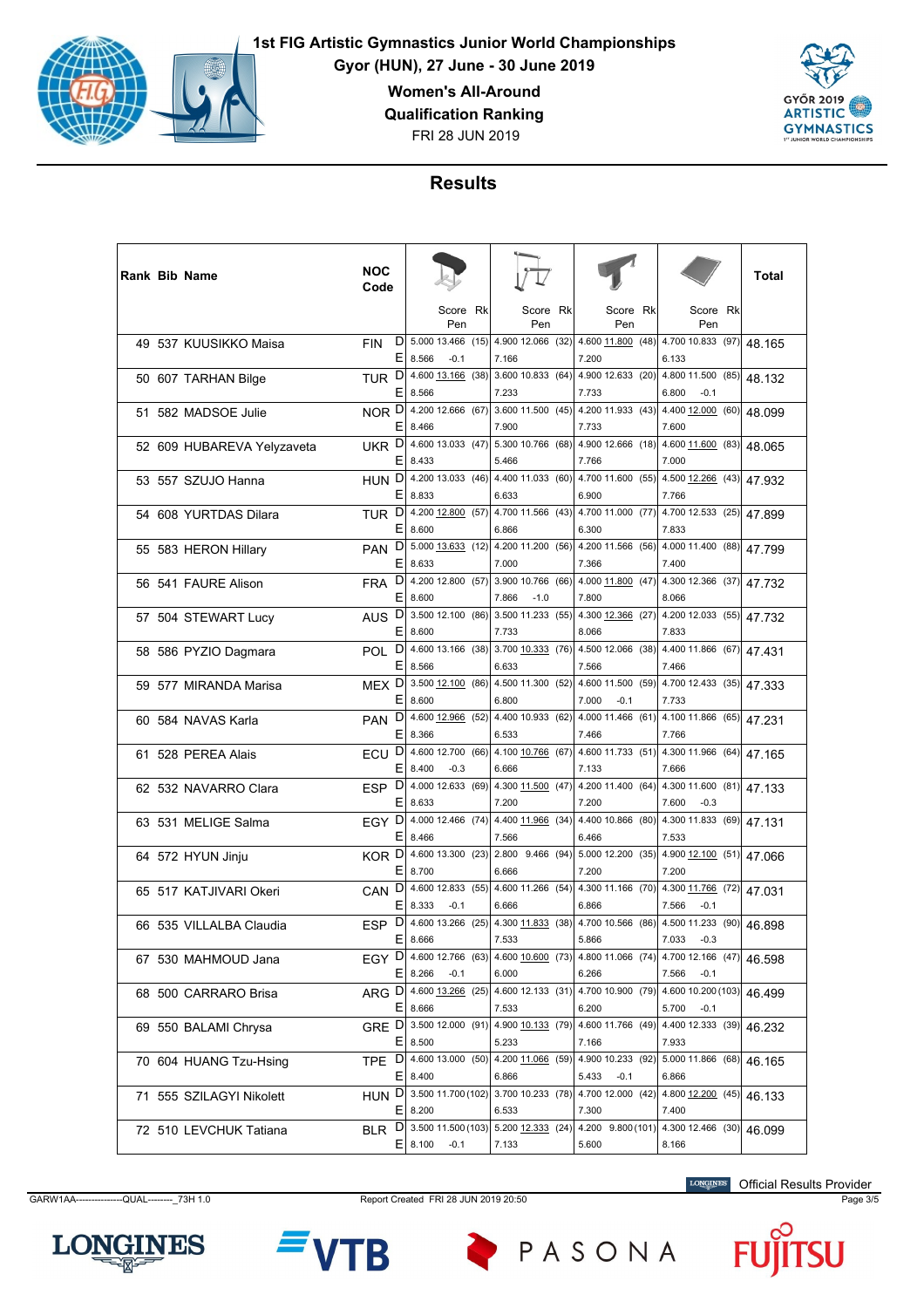

**Gyor (HUN), 27 June - 30 June 2019**

**Women's All-Around**

**Qualification Ranking**

FRI 28 JUN 2019



# **Results**

|  | Rank Bib Name                | NOC<br>Code              |                  |                              |                                                                         |    |                |                             |      |                                                                                                           | Total  |
|--|------------------------------|--------------------------|------------------|------------------------------|-------------------------------------------------------------------------|----|----------------|-----------------------------|------|-----------------------------------------------------------------------------------------------------------|--------|
|  |                              |                          |                  | Score Rk<br>Pen              | Score<br>Pen                                                            | Rk |                | Score Rk<br>Pen             |      | Score Rk<br>Pen                                                                                           |        |
|  | 73 525 GEORGIOU Artemis      |                          | $E$ 8.600        |                              | CYP D 3.700 12.300 (81) 2.800 10.700 (71) 4.100 11.300 (67)<br>7.900    |    | 7.200          |                             |      | 3.900 11.733 (75)<br>7.833                                                                                | 46.033 |
|  | 74 579 RIVERA Karla          | MEX <sub>D</sub><br>Ε    | 8.533            | 4.400 12.833 (54)<br>$-0.1$  | 3.700 11.266 (53)<br>7.566                                              |    | 4.600<br>5.366 | 9.866<br>$-0.1$             | (99) | 4.200 12.000 (58)<br>7.800                                                                                | 45.965 |
|  | 75 587 CANCELA Francisca     | POR DI<br>Ε              | 8.566            | 4.200 12.766 (61)            | 3.800 11.500 (46)<br>7.700                                              |    | 5.400          | $4.300$ $9.700(103)$        |      | 4.100 11.666 (76)<br>7.566                                                                                | 45.632 |
|  | 76 553 DORIGONI Daniela      | <b>GUAD</b>              | $E$   8.433      | 4.600 13.033 (47)            | 3.600 9.633 (89) 4.700 $\underline{10.800}$ (83)<br>6.033               |    | 6.100          |                             |      | 4.300 12.033 (56)<br>7.733                                                                                | 45.499 |
|  | 77 506 MINAKOVSKAYA Milana   | D<br>AZE<br>Ε            | 8.366            | 4.100 12.466 (77)            | $3.400$ 10.500 (74)<br>7.100                                            |    | 5.733          | 4.700 10.433 (88)           |      | 4.200 12.066 (53)<br>7.866                                                                                | 45.465 |
|  | 78 526 TRNKOVA Lucie         | D<br><b>CZE</b><br>Ε     | 8.400            | 3.700 12.100 (88)            | 2.900 9.900 (81) 4.500 11.666 (54)<br>7.000                             |    | 7.166          |                             |      | 4.400 11.666 (78)<br>7.266                                                                                | 45.332 |
|  | 79 571 YASSINSKAYA Darya     | D<br>KAZ.                | $E$   8.700      | 4.600 13.300 (23)            | 2.900 9.066 (97) 5.000 11.100 (73)<br>6.166                             |    | 6.100          |                             |      | 4.800 11.833 (70)<br>7.133<br>$-0.1$                                                                      | 45.299 |
|  | 80 570 SHAMETKO Alexandra    | KAZ <sup>D</sup><br>Ε    | 8.533            | 4.000 12.533 (71)            | 4.300 10.666 (72)<br>6.366                                              |    | 6.100          | 4.900 11.000 (78)           |      | 4.600 11.000 (93)<br>6.400                                                                                | 45.199 |
|  | 81 529 ABOELHASAN Jana       | EGY <sup>D</sup><br>Ε    | 8.400            | 4.200 12.600 (70)            | 4.700 10.900 (63)<br>6.200                                              |    | 4.533          | 4.900 9.333 (106)<br>$-0.1$ |      | 4.200 12.000 (58)<br>7.800                                                                                | 44.833 |
|  | 82 501 GOMEZ Aimara          | ARG D                    | E 6.866          | 4.600 11.166 (106)<br>$-0.3$ | 4.700 11.433 (50) 3.900 10.133 (95)<br>6.733                            |    | 6.233          |                             |      | 4.400 12.000 (60)<br>7.600                                                                                | 44.732 |
|  | 83 538 MONTELL Malla         | D<br><b>FIN</b><br>E     | 8.366            | 3.500 11.866 (98)            | 2.700 9.658 (88)<br>6.958                                               |    | 7.133          | 4.200 11.333 (66)           |      | 3.900 11.433 (86)<br>7.533                                                                                | 44.290 |
|  | 84 589 SOBRAL Lia            | POR <sup>D</sup><br>Ε    | 8.433            | 3.500 11.933 (94)            | 3.400 9.666 (86)<br>6.266                                               |    | 6.333          | 4.500 10.833 (82)           |      | 4.200 11.766 (73)<br>7.566                                                                                | 44.198 |
|  | 85 578 NIEVES Greys          | MEX D                    | $E$   8.366      |                              | 4.233                                                                   |    | 6.500          |                             |      | 4.600 12.966 (52) 4.100 8.333 (101) 4.600 11.100 (71) 4.100 11.666 (76)<br>7.566                          | 44.065 |
|  | 86 588 MENDES Maria          | POR <sup>D</sup><br>Е    | 8.500            |                              | 3.500 12.000 (91) 3.400 9.666 (86)<br>6.266                             |    | 5.433          | 4.900 10.233 (92)<br>$-0.1$ |      | 4.300 12.100 (49)<br>7.800                                                                                | 43.999 |
|  | 87 601 BEDENIK Zala          | D<br>SLO<br>Ε            | 8.500            | 4.000 12.500 (73)            | 3.100 $9.600$ (91)<br>6.500                                             |    | 6.566          | 3.600 10.166                | (94) | 3.900 11.633 (80)<br>7.733                                                                                | 43.899 |
|  | 88 618 SILNOVA Anna          | D<br><b>UZB</b><br>Е     | 8.533            | 4.000 12.533 (71)            | 4.200 9.633 (90) 4.800 10.000 (98)<br>5.433                             |    | 5.200          |                             |      | 4.400 11.500 (84)<br>7.100                                                                                | 43.666 |
|  | 89 516 NIKOLOVA Elizabet     | BUL <sup>D</sup><br>Ε    | 8.533            |                              | 3.700 12.233 (83) 1.400 9.491 (93) 5.100 10.433 (89)<br>8.091           |    | 5.333          |                             |      | 4.100 11.366 (89)<br>7.266                                                                                | 43.523 |
|  | 90 569 KENENBAY Medina       | D<br><b>KAZ</b><br>Ε     |                  | 4.200 12.133 (85)            | 3.000 9.100 (96) 5.200 11.266                                           |    |                |                             | (68) | 4.500 11.000 (92)                                                                                         | 43.499 |
|  | 91 605 BINER Ceren           |                          | 8.433<br>E 8.333 | $-0.5$<br>$-0.1$             | 6.100<br>6.566                                                          |    | 6.066<br>5.633 |                             |      | 6.500<br>TUR D 4.600 12.833 (55) 3.900 10.466 (75) 5.000 10.633 (85) 4.500 9.433 (108)<br>5.233<br>$-0.3$ | 43.365 |
|  | 92 551 SEVASTOPOULOU Asimina | GRE D 3.300 11.466 (104) |                  |                              |                                                                         |    |                |                             |      | 4.100 10.800 (65) 4.300 9.500 (105) 3.800 11.400 (87)                                                     | 43.166 |
|  | 93 599 LIM Kaitlyn           | SGP D 3.500 11.933 (94)  | $E$   8.166      |                              | 6.700<br>$0.900$ 8.033 (103) 4.700 11.933 (44)                          |    | 5.200          |                             |      | 7.600<br>4.100 10.866 (96)                                                                                | 42.765 |
|  | 94 598 LIEW Rachel Anne      | SGP D 3.300 11.466 (104) | $E$   8.433      |                              | 7.133                                                                   |    | 7.233          |                             |      | 6.766<br>1.900 9.700 (84) 3.600 11.033 (75) 3.100 10.266 (100)                                            | 42.465 |
|  | 95 600 YAP Emma              |                          | $E$   8.166      |                              | 7.800<br>SGP D  3.700 11.066 (107)  2.900 9.866 (82)  3.800 11.400 (63) |    | 7.433          |                             |      | 7.166<br>3.400 10.133 (104)                                                                               | 42.465 |
|  | 96 602 SURMANOVA Sara        | SVK D 3.700 12.300 (81)  | $E$   7.366      |                              | 6.966<br>4.200 9.700 (85) 4.700 10.066 (96)                             |    | 7.600          |                             |      | 6.833<br>$-0.1$<br>4.300 10.266 (101)                                                                     | 42.332 |
|  |                              |                          | E 8.600          |                              | 5.500                                                                   |    | 5.366          |                             |      | 5.966                                                                                                     |        |

GARW1AA---------------QUAL--------\_73H 1.0 Report Created FRI 28 JUN 2019 20:50 Page 4/5

Official Results Provider





PASONA